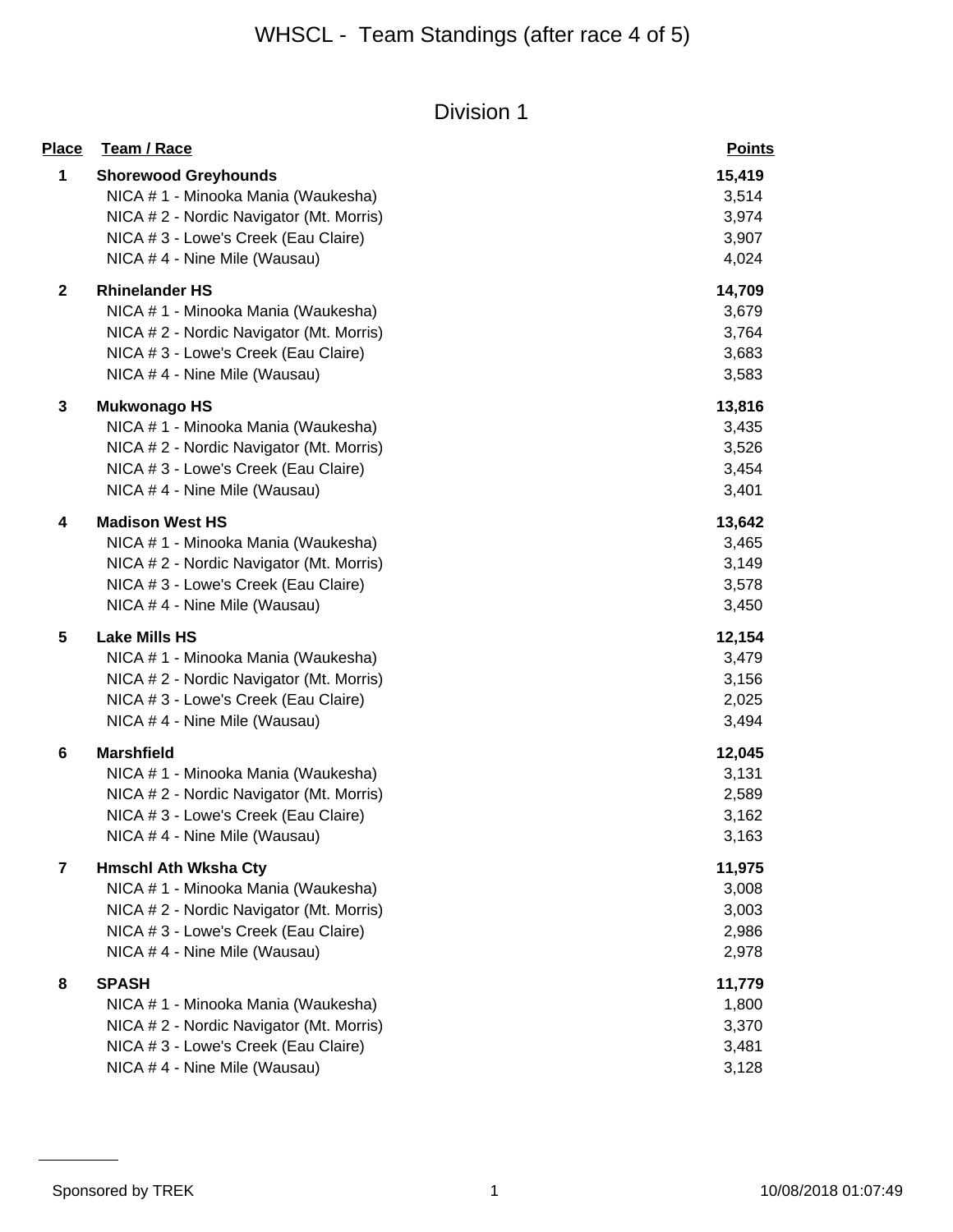| <u>Place</u> | Team / Race                              | <b>Points</b> |
|--------------|------------------------------------------|---------------|
| 9            | <b>Sun Prairie HS</b>                    | 11,204        |
|              | NICA # 1 - Minooka Mania (Waukesha)      | 2,803         |
|              | NICA # 2 - Nordic Navigator (Mt. Morris) | 2,755         |
|              | NICA # 3 - Lowe's Creek (Eau Claire)     | 2,864         |
|              | NICA #4 - Nine Mile (Wausau)             | 2,782         |
| 10           | La Crosse Logan HS                       | 10,913        |
|              | NICA # 1 - Minooka Mania (Waukesha)      | 2,954         |
|              | NICA # 2 - Nordic Navigator (Mt. Morris) | 2,160         |
|              | NICA # 3 - Lowe's Creek (Eau Claire)     | 2,965         |
|              | NICA #4 - Nine Mile (Wausau)             | 2,834         |
| 11           | <b>Menomonee Falls HS</b>                | 9,061         |
|              | NICA # 1 - Minooka Mania (Waukesha)      | 2,183         |
|              | NICA # 2 - Nordic Navigator (Mt. Morris) | 2,271         |
|              | NICA # 3 - Lowe's Creek (Eau Claire)     | 2,299         |
|              | NICA #4 - Nine Mile (Wausau)             | 2,308         |
| 12           | <b>Eau Claire Mem HS</b>                 | 6,803         |
|              | NICA # 1 - Minooka Mania (Waukesha)      | 962           |
|              | NICA # 2 - Nordic Navigator (Mt. Morris) | 1,445         |
|              | NICA # 3 - Lowe's Creek (Eau Claire)     | 2,541         |
|              | NICA #4 - Nine Mile (Wausau)             | 1,855         |
| 13           | <b>Verona HS</b>                         | 6,436         |
|              | NICA # 1 - Minooka Mania (Waukesha)      | 1,936         |
|              | NICA # 2 - Nordic Navigator (Mt. Morris) | 1,611         |
|              | NICA # 3 - Lowe's Creek (Eau Claire)     | 852           |
|              | NICA #4 - Nine Mile (Wausau)             | 2,037         |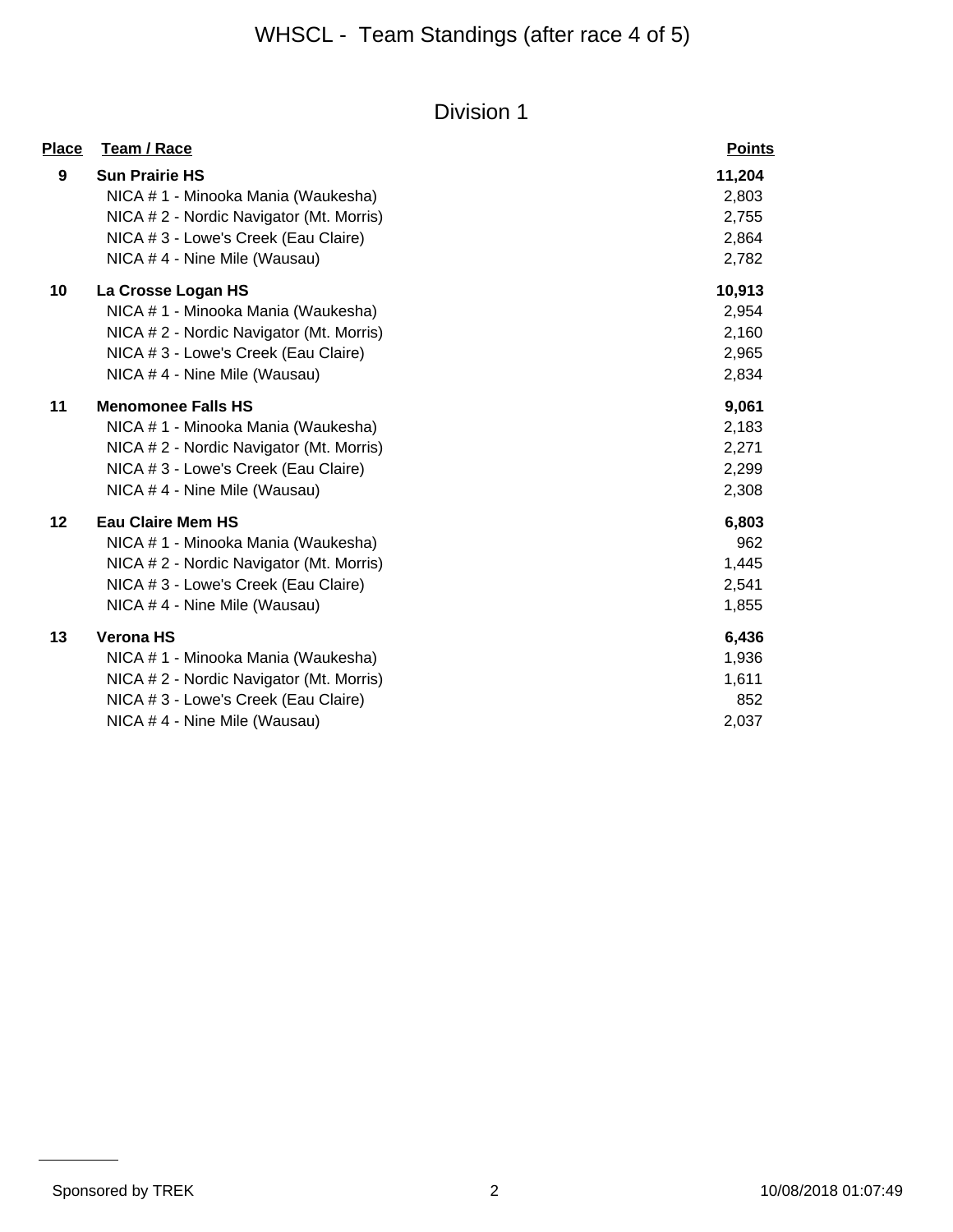| <b>Place</b>            | Team / Race                                                                                                                                                                           | <b>Points</b>                             |
|-------------------------|---------------------------------------------------------------------------------------------------------------------------------------------------------------------------------------|-------------------------------------------|
| 1                       | <b>Wausau East</b><br>NICA # 1 - Minooka Mania (Waukesha)<br>NICA # 2 - Nordic Navigator (Mt. Morris)<br>NICA # 3 - Lowe's Creek (Eau Claire)<br>NICA # 4 - Nine Mile (Wausau)        | 8,142<br>2,062<br>1,973<br>2,053<br>2,054 |
| $\mathbf{2}$            | <b>Rhinelander NW Comp</b><br>NICA # 1 - Minooka Mania (Waukesha)<br>NICA #2 - Nordic Navigator (Mt. Morris)<br>NICA # 3 - Lowe's Creek (Eau Claire)<br>NICA #4 - Nine Mile (Wausau)  | 8,044<br>2,003<br>2,013<br>2,027<br>2,001 |
| 3                       | <b>Fall Creek Comp</b><br>NICA # 1 - Minooka Mania (Waukesha)<br>NICA # 2 - Nordic Navigator (Mt. Morris)<br>NICA # 3 - Lowe's Creek (Eau Claire)<br>NICA #4 - Nine Mile (Wausau)     | 7,858<br>1,909<br>1,946<br>2,007<br>1,996 |
| 4                       | <b>Westosha Comp IL</b><br>NICA # 1 - Minooka Mania (Waukesha)<br>NICA # 2 - Nordic Navigator (Mt. Morris)<br>NICA # 3 - Lowe's Creek (Eau Claire)<br>NICA #4 - Nine Mile (Wausau)    | 7,683<br>1,915<br>1,922<br>1,935<br>1,911 |
| 5                       | <b>Marquette Senior HS</b><br>NICA # 1 - Minooka Mania (Waukesha)<br>NICA # 2 - Nordic Navigator (Mt. Morris)<br>NICA # 3 - Lowe's Creek (Eau Claire)<br>NICA #4 - Nine Mile (Wausau) | 7,604<br>1,959<br>1,893<br>1,920<br>1,832 |
| 6                       | <b>Green Bay Composite</b><br>NICA # 1 - Minooka Mania (Waukesha)<br>NICA #2 - Nordic Navigator (Mt. Morris)<br>NICA # 3 - Lowe's Creek (Eau Claire)<br>NICA # 4 - Nine Mile (Wausau) | 7,299<br>1,884<br>1,488<br>1,987<br>1,940 |
| $\overline{\mathbf{r}}$ | <b>Westosha Comp</b><br>NICA # 1 - Minooka Mania (Waukesha)<br>NICA # 2 - Nordic Navigator (Mt. Morris)<br>NICA # 3 - Lowe's Creek (Eau Claire)<br>NICA #4 - Nine Mile (Wausau)       | 7,143<br>1,765<br>1,826<br>1,817<br>1,735 |
| 8                       | <b>Central WI Comp</b><br>NICA # 1 - Minooka Mania (Waukesha)<br>NICA # 2 - Nordic Navigator (Mt. Morris)<br>NICA # 3 - Lowe's Creek (Eau Claire)<br>NICA # 4 - Nine Mile (Wausau)    | 7,133<br>1,697<br>1,791<br>1,776<br>1,869 |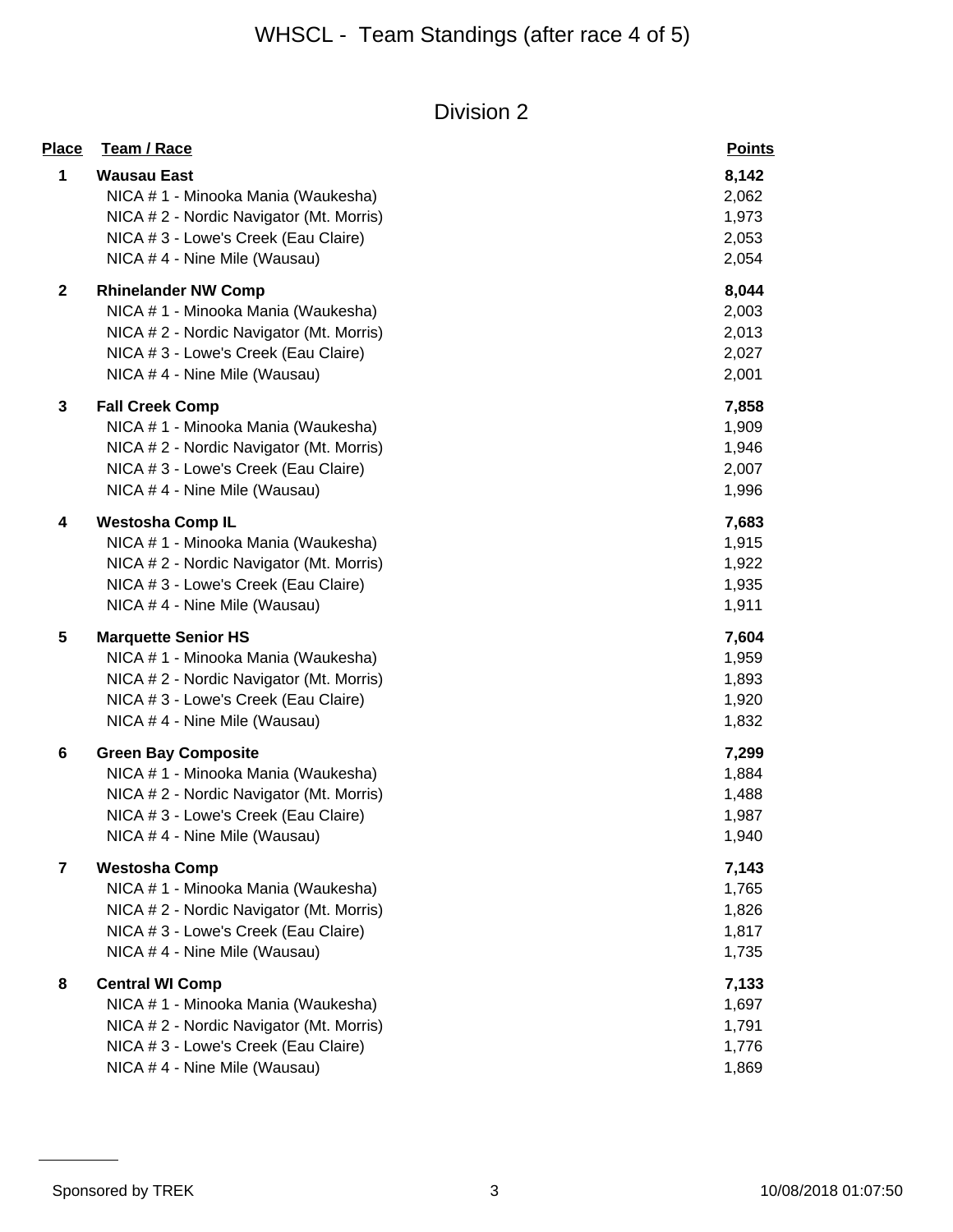| <b>Place</b> | <b>Team / Race</b>                                                                                                                                                                     | <b>Points</b>                             |
|--------------|----------------------------------------------------------------------------------------------------------------------------------------------------------------------------------------|-------------------------------------------|
| 9            | <b>LaCrosse Central HS</b><br>NICA # 1 - Minooka Mania (Waukesha)<br>NICA # 2 - Nordic Navigator (Mt. Morris)<br>NICA # 3 - Lowe's Creek (Eau Claire)<br>NICA # 4 - Nine Mile (Wausau) | 7,016<br>1,693<br>1,767<br>1,806<br>1,750 |
| 10           | <b>Wausau Composite</b><br>NICA # 1 - Minooka Mania (Waukesha)<br>NICA # 2 - Nordic Navigator (Mt. Morris)<br>NICA # 3 - Lowe's Creek (Eau Claire)<br>NICA # 4 - Nine Mile (Wausau)    | 6,914<br>1,792<br>1,791<br>1,479<br>1,852 |
| 11           | <b>Cambridge HS</b><br>NICA # 1 - Minooka Mania (Waukesha)<br>NICA # 2 - Nordic Navigator (Mt. Morris)<br>NICA # 3 - Lowe's Creek (Eau Claire)<br>NICA # 4 - Nine Mile (Wausau)        | 6,900<br>1,843<br>1,850<br>1,356<br>1,851 |
| 12           | <b>Rice Lake Composite</b><br>NICA # 1 - Minooka Mania (Waukesha)<br>NICA # 2 - Nordic Navigator (Mt. Morris)<br>NICA # 3 - Lowe's Creek (Eau Claire)<br>NICA # 4 - Nine Mile (Wausau) | 6,798<br>1,586<br>1,557<br>2,029<br>1,626 |
| 13           | <b>Westosha Comp NPier</b><br>NICA # 1 - Minooka Mania (Waukesha)<br>NICA # 2 - Nordic Navigator (Mt. Morris)<br>NICA # 3 - Lowe's Creek (Eau Claire)<br>NICA # 4 - Nine Mile (Wausau) | 6,620<br>1,684<br>1,662<br>1,570<br>1,704 |
| 14           | <b>Cam-Rock Comp</b><br>NICA # 1 - Minooka Mania (Waukesha)<br>NICA # 2 - Nordic Navigator (Mt. Morris)<br>NICA # 3 - Lowe's Creek (Eau Claire)<br>NICA # 4 - Nine Mile (Wausau)       | 6,505<br>1,621<br>1,676<br>1,609<br>1,599 |
| 15           | <b>Washington Cty Comp</b><br>NICA #1 - Minooka Mania (Waukesha)<br>NICA # 2 - Nordic Navigator (Mt. Morris)<br>NICA # 3 - Lowe's Creek (Eau Claire)<br>NICA # 4 - Nine Mile (Wausau)  | 6,411<br>1,821<br>1,807<br>1,387<br>1,396 |
| 16           | <b>Lake Ctry Composite</b><br>NICA # 1 - Minooka Mania (Waukesha)<br>NICA # 2 - Nordic Navigator (Mt. Morris)<br>NICA # 3 - Lowe's Creek (Eau Claire)<br>NICA # 4 - Nine Mile (Wausau) | 6,386<br>1,685<br>1,317<br>1,739<br>1,645 |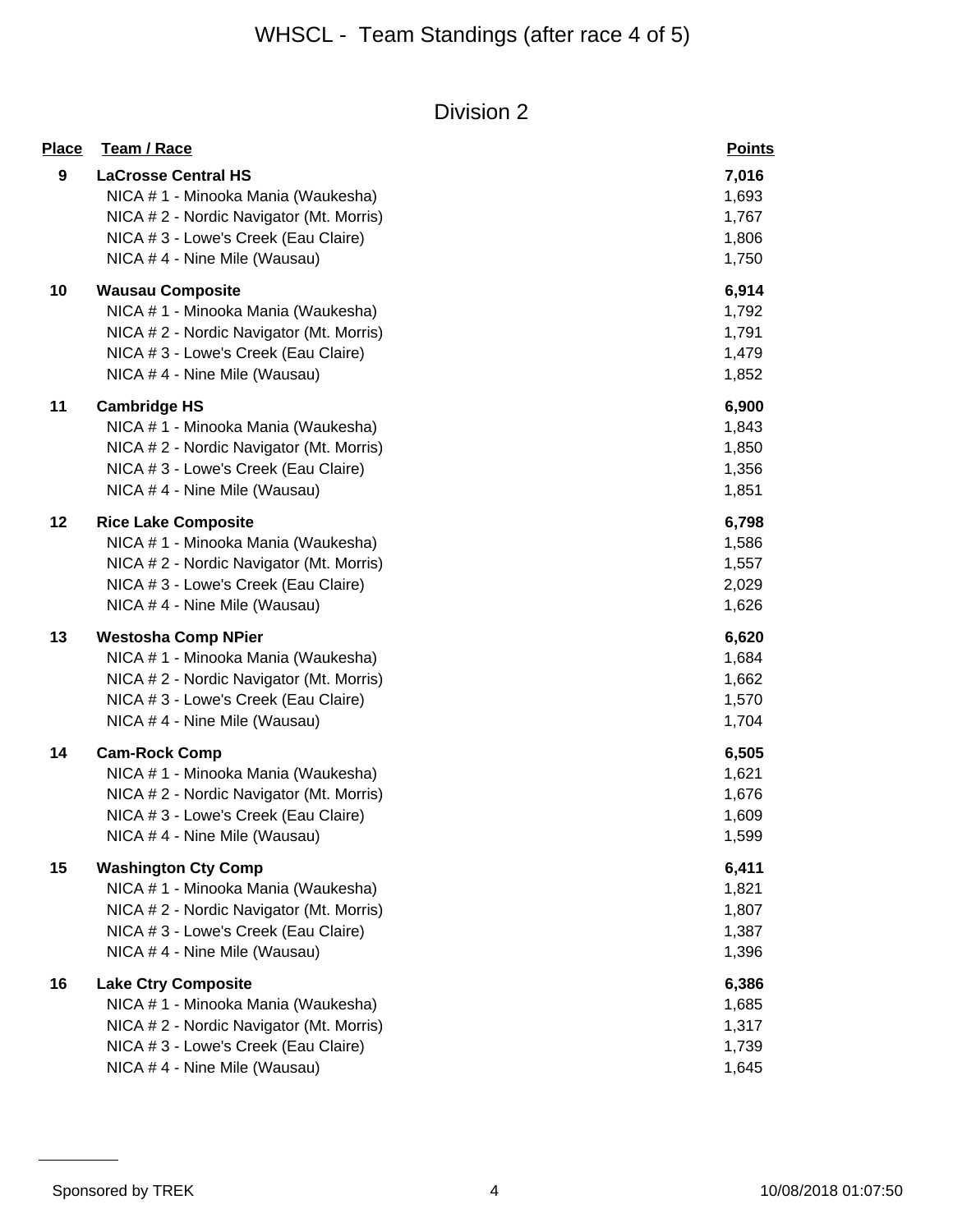| <b>Place</b> | Team / Race                              | <b>Points</b> |
|--------------|------------------------------------------|---------------|
| 17           | <b>Sauk Prairie HS</b>                   | 6,359         |
|              | NICA #1 - Minooka Mania (Waukesha)       | 1,688         |
|              | NICA # 2 - Nordic Navigator (Mt. Morris) | 1,643         |
|              | NICA # 3 - Lowe's Creek (Eau Claire)     | 1,731         |
|              | NICA # 4 - Nine Mile (Wausau)            | 1,297         |
| 18           | <b>Holmen HS</b>                         | 6,352         |
|              | NICA # 1 - Minooka Mania (Waukesha)      | 1,770         |
|              | NICA # 2 - Nordic Navigator (Mt. Morris) | 1,702         |
|              | NICA # 3 - Lowe's Creek (Eau Claire)     | 1,659         |
|              | NICA #4 - Nine Mile (Wausau)             | 1,221         |
| 19           | <b>MKE MTB Composite</b>                 | 5,929         |
|              | NICA # 1 - Minooka Mania (Waukesha)      | 1,570         |
|              | NICA # 2 - Nordic Navigator (Mt. Morris) | 1,606         |
|              | NICA # 3 - Lowe's Creek (Eau Claire)     | 1,582         |
|              | NICA # 4 - Nine Mile (Wausau)            | 1,171         |
| 20           | <b>Hayward HS</b>                        | 5,865         |
|              | NICA # 1 - Minooka Mania (Waukesha)      | 1,350         |
|              | NICA #2 - Nordic Navigator (Mt. Morris)  | 1,379         |
|              | NICA # 3 - Lowe's Creek (Eau Claire)     | 1,379         |
|              | NICA # 4 - Nine Mile (Wausau)            | 1,757         |
| 21           | <b>Janesville</b>                        | 5,507         |
|              | NICA # 1 - Minooka Mania (Waukesha)      | 1,434         |
|              | NICA # 2 - Nordic Navigator (Mt. Morris) | 1,242         |
|              | NICA # 3 - Lowe's Creek (Eau Claire)     | 1,383         |
|              | NICA # 4 - Nine Mile (Wausau)            | 1,448         |
| 22           | <b>MKE/Northshore Comp</b>               | 5,396         |
|              | NICA # 1 - Minooka Mania (Waukesha)      | 1,756         |
|              | NICA # 2 - Nordic Navigator (Mt. Morris) | 1,308         |
|              | NICA # 3 - Lowe's Creek (Eau Claire)     | 977           |
|              | NICA # 4 - Nine Mile (Wausau)            | 1,355         |
| 23           | Onalaska HS                              | 5,389         |
|              | NICA # 1 - Minooka Mania (Waukesha)      | 1,584         |
|              | NICA # 2 - Nordic Navigator (Mt. Morris) | 1,235         |
|              | NICA # 3 - Lowe's Creek (Eau Claire)     | 998           |
|              | NICA # 4 - Nine Mile (Wausau)            | 1,572         |
| 24           | <b>Madison East HS</b>                   | 5,312         |
|              | NICA # 1 - Minooka Mania (Waukesha)      | 1,573         |
|              | NICA # 2 - Nordic Navigator (Mt. Morris) | 890           |
|              | NICA # 3 - Lowe's Creek (Eau Claire)     | 1,546         |
|              | NICA # 4 - Nine Mile (Wausau)            | 1,303         |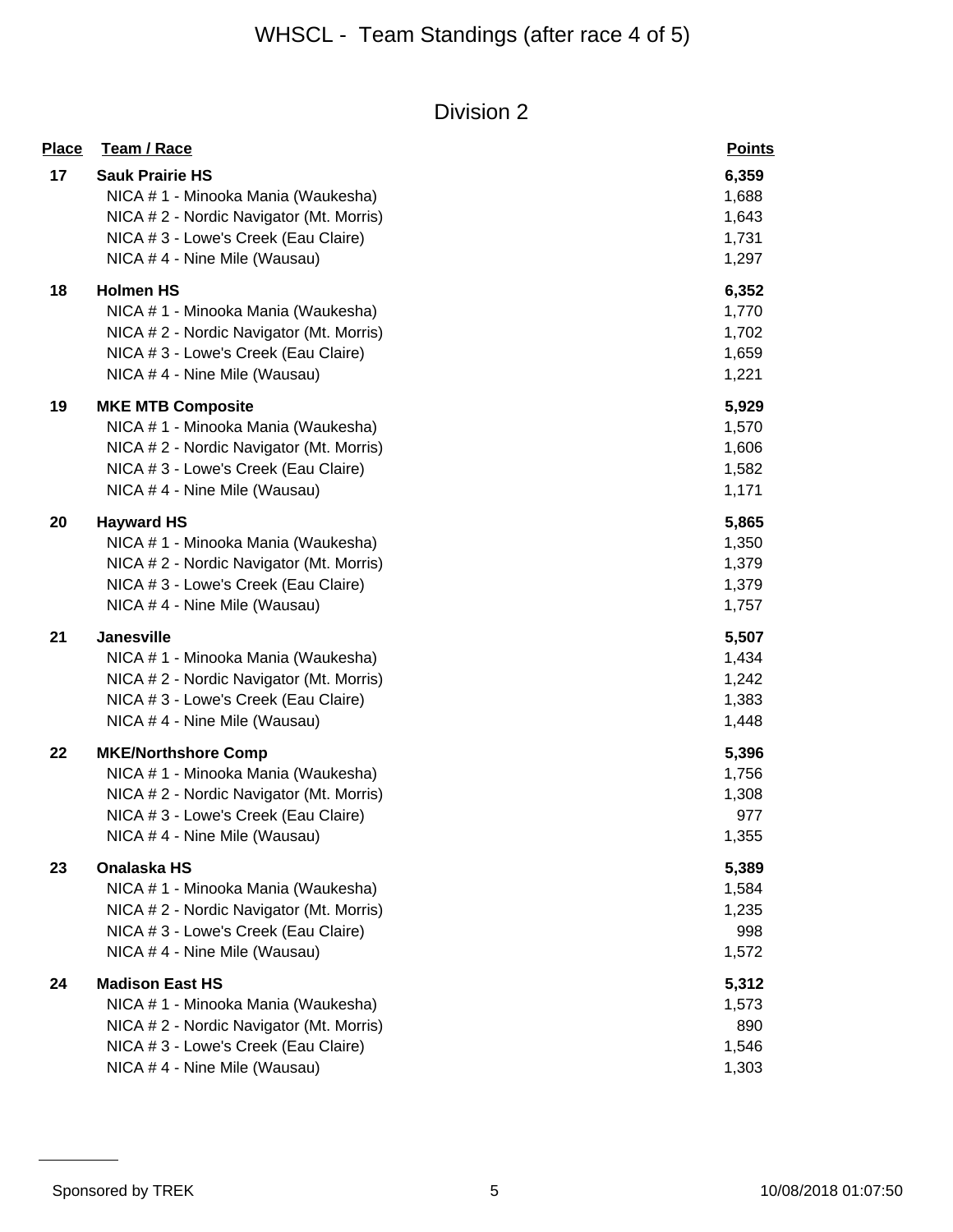| <b>Place</b> | Team / Race                                                       | <b>Points</b>  |
|--------------|-------------------------------------------------------------------|----------------|
| 25           | <b>Westosha Comp SPort</b><br>NICA # 1 - Minooka Mania (Waukesha) | 5,311<br>1,380 |
|              | NICA # 2 - Nordic Navigator (Mt. Morris)                          | 1,347          |
|              | NICA # 3 - Lowe's Creek (Eau Claire)                              | 1,272          |
|              | NICA # 4 - Nine Mile (Wausau)                                     | 1,312          |
| 26           | <b>Fox Valley Composite</b>                                       | 5,127          |
|              | NICA # 1 - Minooka Mania (Waukesha)                               | 1,024          |
|              | NICA # 2 - Nordic Navigator (Mt. Morris)                          | 1,490          |
|              | NICA # 3 - Lowe's Creek (Eau Claire)                              | 1,100          |
|              | NICA #4 - Nine Mile (Wausau)                                      | 1,513          |
| 27           | <b>Brookfield Composite</b>                                       | 5,025          |
|              | NICA # 1 - Minooka Mania (Waukesha)                               | 1,705          |
|              | NICA # 2 - Nordic Navigator (Mt. Morris)                          | 1,762          |
|              | NICA # 3 - Lowe's Creek (Eau Claire)                              | 1,027          |
|              | NICA # 4 - Nine Mile (Wausau)                                     | 531            |
| 28           | <b>Blackhawk Composite</b>                                        | 4,908          |
|              | NICA # 1 - Minooka Mania (Waukesha)                               | 1,287          |
|              | NICA # 2 - Nordic Navigator (Mt. Morris)                          | 1,298          |
|              | NICA # 3 - Lowe's Creek (Eau Claire)                              | 1,081          |
|              | NICA # 4 - Nine Mile (Wausau)                                     | 1,242          |
| 29           | <b>Pewaukee MTB</b>                                               | 4,556          |
|              | NICA # 1 - Minooka Mania (Waukesha)                               | 1,370          |
|              | NICA # 2 - Nordic Navigator (Mt. Morris)                          | 1,226          |
|              | NICA # 3 - Lowe's Creek (Eau Claire)                              | 736            |
|              | NICA # 4 - Nine Mile (Wausau)                                     | 1,224          |
| 30           | <b>Sauk Prairie Comp</b>                                          | 4,543          |
|              | NICA # 1 - Minooka Mania (Waukesha)                               | 1,324          |
|              | NICA # 2 - Nordic Navigator (Mt. Morris)                          | 1,033          |
|              | NICA # 3 - Lowe's Creek (Eau Claire)                              | 1,040          |
|              | NICA # 4 - Nine Mile (Wausau)                                     | 1,146          |
| 31           | <b>West Bend West HS</b>                                          | 4,358          |
|              | NICA # 1 - Minooka Mania (Waukesha)                               | 1,054          |
|              | NICA # 2 - Nordic Navigator (Mt. Morris)                          | 1,118          |
|              | NICA # 3 - Lowe's Creek (Eau Claire)                              | 1,092          |
|              | NICA # 4 - Nine Mile (Wausau)                                     | 1,094          |
| 32           | <b>Fall Creek HS</b>                                              | 4,190          |
|              | NICA # 1 - Minooka Mania (Waukesha)                               | 1,052          |
|              | NICA # 2 - Nordic Navigator (Mt. Morris)                          | 854            |
|              | NICA # 3 - Lowe's Creek (Eau Claire)                              | 1,744          |
|              | NICA # 4 - Nine Mile (Wausau)                                     | 540            |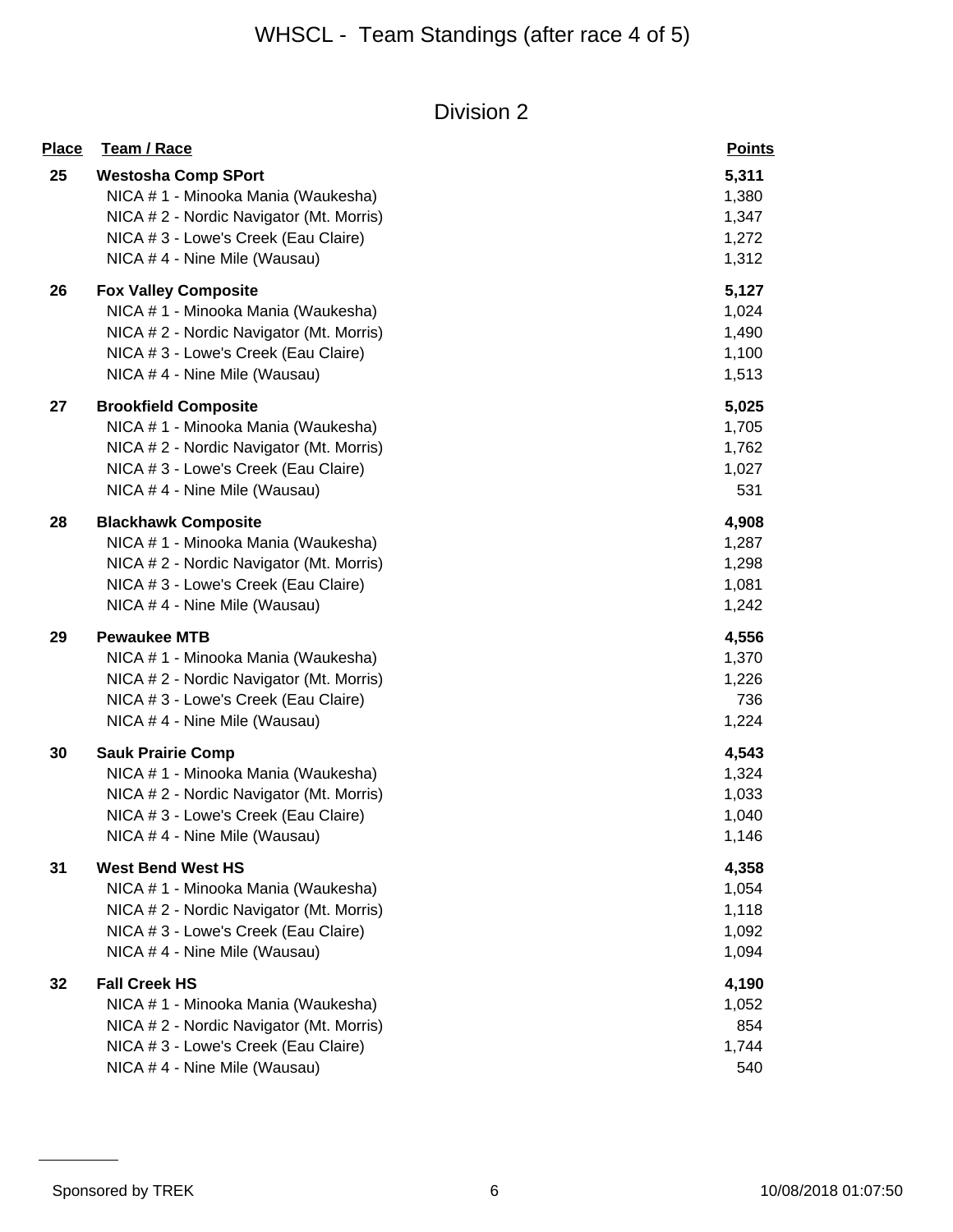| <b>Place</b> | Team / Race                              | <b>Points</b> |
|--------------|------------------------------------------|---------------|
| 33           | 906 Adventure Comp                       | 3,798         |
|              | NICA # 1 - Minooka Mania (Waukesha)      | 954           |
|              | NICA # 2 - Nordic Navigator (Mt. Morris) | 948           |
|              | NICA # 3 - Lowe's Creek (Eau Claire)     | 954           |
|              | NICA # 4 - Nine Mile (Wausau)            | 942           |
| 34           | <b>Cedarburg MTB Team</b>                | 3,688         |
|              | NICA # 1 - Minooka Mania (Waukesha)      | 1,263         |
|              | NICA # 2 - Nordic Navigator (Mt. Morris) | 967           |
|              | NICA # 3 - Lowe's Creek (Eau Claire)     | 987           |
|              | NICA #4 - Nine Mile (Wausau)             | 471           |
| 35           | La Crosse Composite                      | 3,472         |
|              | NICA # 1 - Minooka Mania (Waukesha)      | 1,286         |
|              | NICA # 2 - Nordic Navigator (Mt. Morris) | 844           |
|              | NICA # 3 - Lowe's Creek (Eau Claire)     | 868           |
|              | NICA # 4 - Nine Mile (Wausau)            | 474           |
| 36           | <b>BGMS Acosta Comp</b>                  | 3,448         |
|              | NICA # 1 - Minooka Mania (Waukesha)      | 1,003         |
|              | NICA # 2 - Nordic Navigator (Mt. Morris) | 714           |
|              | NICA # 3 - Lowe's Creek (Eau Claire)     | 1,022         |
|              | NICA # 4 - Nine Mile (Wausau)            | 709           |
| 37           | <b>Ozaukee Composite</b>                 | 2,894         |
|              | NICA # 1 - Minooka Mania (Waukesha)      | 1,389         |
|              | NICA # 2 - Nordic Navigator (Mt. Morris) | 414           |
|              | NICA # 3 - Lowe's Creek (Eau Claire)     | 344           |
|              | NICA # 4 - Nine Mile (Wausau)            | 747           |
| 38           | <b>Verona Composite</b>                  | 2,668         |
|              | NICA # 1 - Minooka Mania (Waukesha)      | 673           |
|              | NICA # 2 - Nordic Navigator (Mt. Morris) | 344           |
|              | NICA # 3 - Lowe's Creek (Eau Claire)     | 670           |
|              | NICA # 4 - Nine Mile (Wausau)            | 981           |
| 39           | <b>Wildlands Riders</b>                  | 2,644         |
|              | NICA # 1 - Minooka Mania (Waukesha)      | 410           |
|              | NICA # 2 - Nordic Navigator (Mt. Morris) | 430           |
|              | NICA #3 - Lowe's Creek (Eau Claire)      | 1,048         |
|              | NICA # 4 - Nine Mile (Wausau)            | 756           |
| 40           | <b>Sun Prairie Cards</b>                 | 1,729         |
|              | NICA # 1 - Minooka Mania (Waukesha)      | 442           |
|              | NICA # 2 - Nordic Navigator (Mt. Morris) | 436           |
|              | NICA # 3 - Lowe's Creek (Eau Claire)     | 436           |
|              | NICA # 4 - Nine Mile (Wausau)            | 415           |